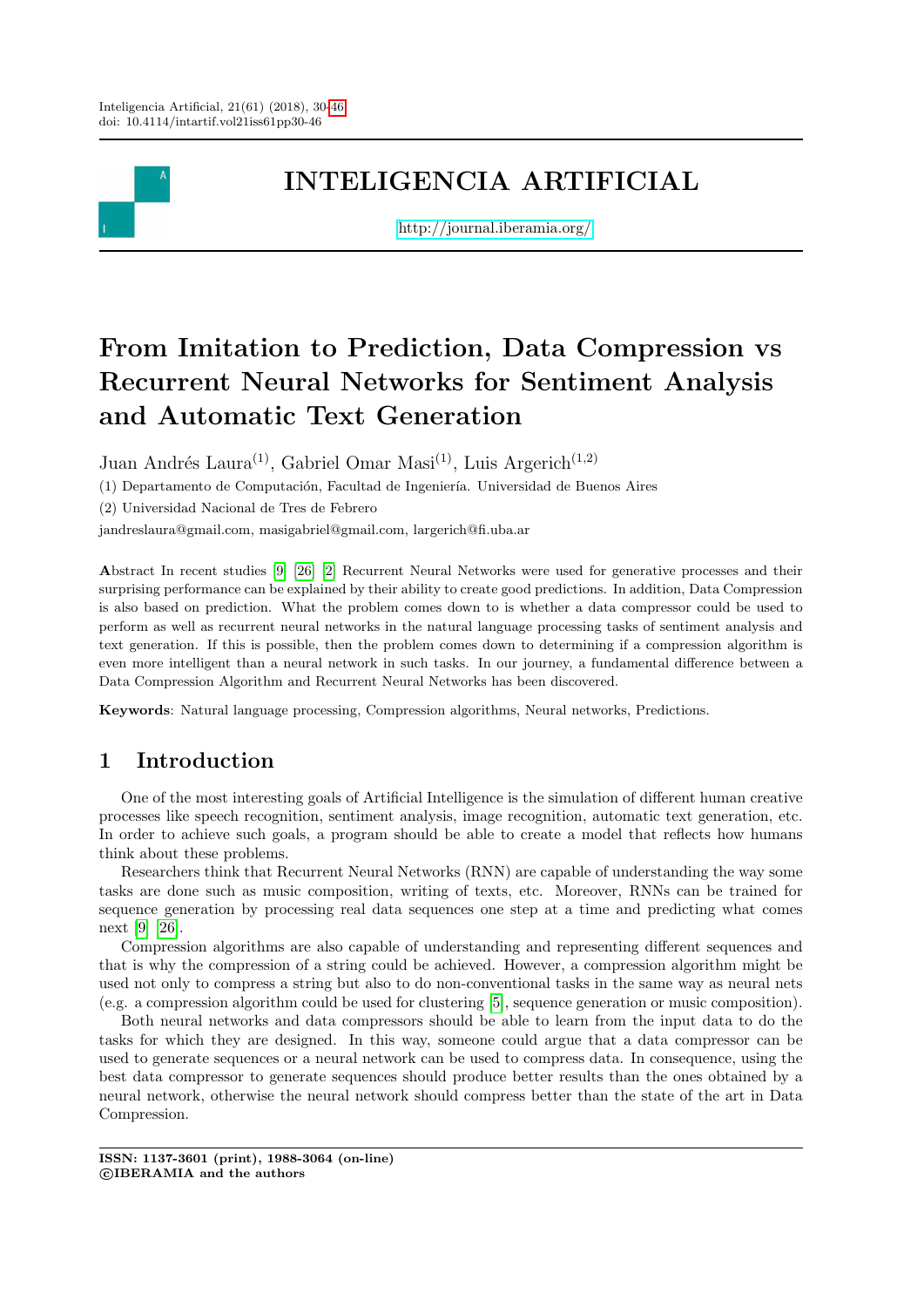The hypothesis for this research is that, if compression is based on training from an input data, then the best compressor for a given training set should be able to compete with other algorithms in natural language processing tasks. In the present work, this hypothesis will be analyzed for two given scenarios: sentiment analysis and automatic text generation.

# 2 RNNs for Data Compression

Recurrent Neural Networks and in particular LSTMs were used not only for predictive tasks [\[7\]](#page-15-3) but also for Data Compression [\[22\]](#page-16-2). While the LSTMs were brilliant in their text [\[26\]](#page-16-1), music [\[2\]](#page-15-1) and image generation [\[10\]](#page-15-4) tasks, they were never able to defeat the state of the art algorithms in Data Compression [\[22\]](#page-16-2).

This might indicate that there is a fundamental difference between Data Compression and Generative Processes and between Data Compression Algorithms and Recurrent Neural Networks. After experiments, a fundamental difference will be shown in this research in order to explain why a RNN can not be the state of the art in Data Compression.

# 3 Data Compression as an Artificial Intelligence Field

For many authors there is a very strong relationship between Data Compression and Artificial Intelligence [\[23\]](#page-16-3) [\[6\]](#page-15-5). Data Compression is about making good predictions [\[15\]](#page-16-4) which is also the goal of Machine Learning, a field of Artificial Intelligence.

Essentially, Data Compression involves two important steps: modeling and coding. Coding is a solved problem using arithmetic coding. The difficult task is modeling because it comes down to building a description of the data using the most compact representation; this is again directly related to Artificial Intelligence. Using the Minimal Description Length principle [\[11\]](#page-15-6) the efficiency of a good Machine Learning algorithm can be measured in terms of how good it is to compress the training data plus the size of the model itself.

A file containing the digits of  $\pi$  can be compressed with a very short program able to generate those digits, gigabytes of information can be compressed into a few thousand bytes. However, the problem arises when trying to find a program capable of understanding that our input file contains the digits of  $\pi$ . In consequence, achieving the best compression rate involves finding a program able to always find the most compact model to represent the data and that is clearly an indication of intelligence, perhaps even of General Artificial Intelligence.

# <span id="page-1-1"></span>4 Sentiment Analysis

### 4.1 A Qualitative Approach

Human feelings can be determined according to what they write in many social networks such as Facebook, Twitter, etc.. It looks like an easy task for humans. However, it could be not so easy for a computer to automatically determine the sentiment behind a piece of writing.

The task of guessing the sentiment of texts using a computer is known as Sentiment Analysis and one of the most popular approaches for this task is to use neural networks. In fact, Stanford University created a powerful neural network for sentiment analysis [\[24\]](#page-16-5) which is used to predict the sentiment of movie reviews taking into account not only the words in isolation but also the order in which they appear. In the first experiment, the Stanford's neural network and a PAQ compressor<sup>[1](#page-1-0)</sup> [\[19\]](#page-16-6) will be used for sentiment analysis in order to determine whether a user likes or not a given movie (i.e. each movie review will be classified as positive or negative). After that, results obtained will be compared using the percentage of correctly classified movie reviews. Both algorithms will use a public data set [\[17\]](#page-16-7).

In order to understand how sentiment analysis could be done with a data compressor it is important to comprehend the concept of using Data Compression to compute the distance between two strings using the Normalized Compression Distance [\[16\]](#page-16-8). The following equation shows how this distance is measured:

<span id="page-1-0"></span> ${}^{1}PAQ$ 's source code is free and it is available at Mahoney's web [\[19\]](#page-16-6)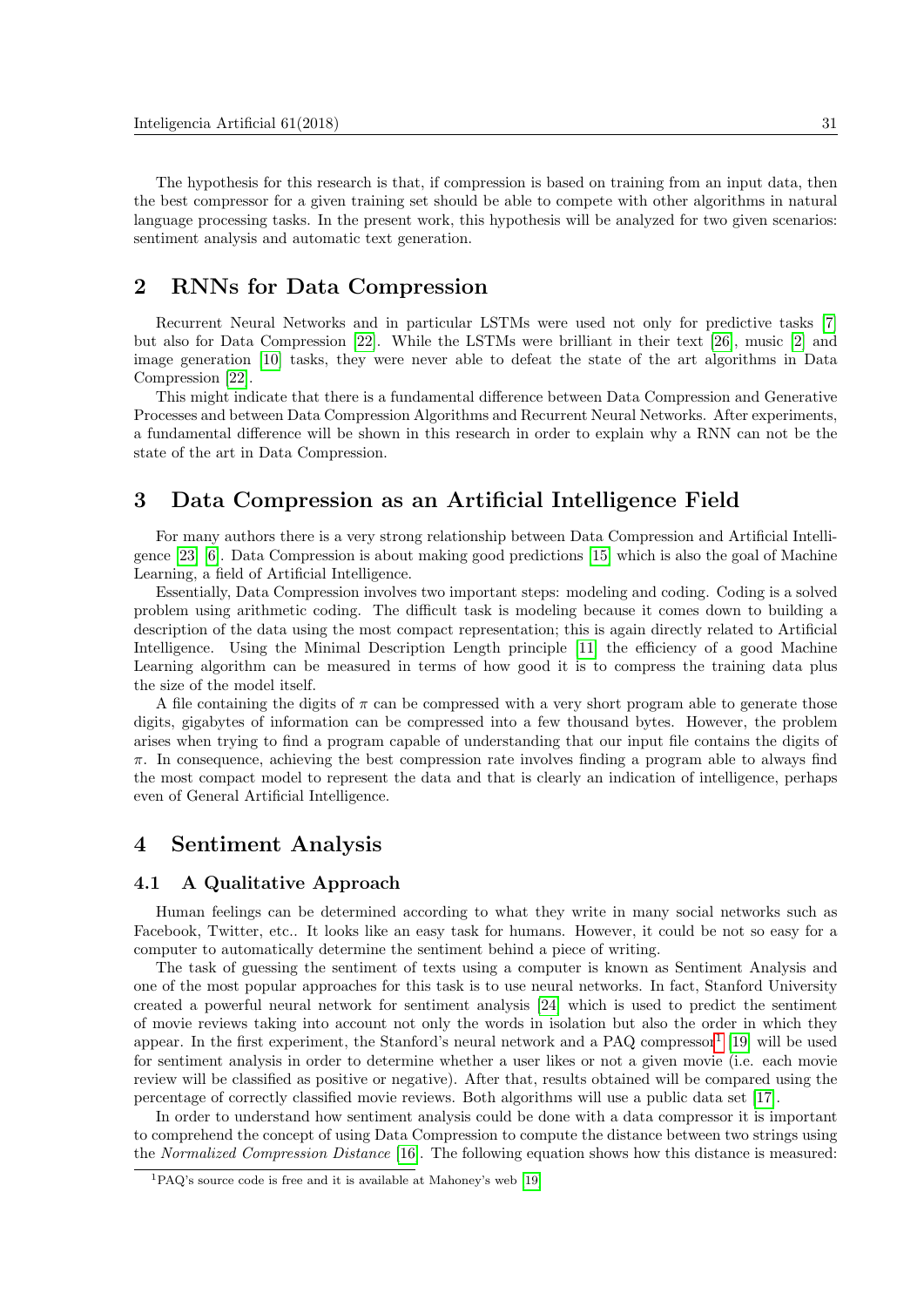$$
NCD(x,y) = \frac{C(xy) - \min\{C(x), C(y)\}}{\max\{C(x), C(y)\}}
$$
\n(1)

Where  $C(x)$  is the size of applying the best possible compressor to x and  $C(xy)$  is the size of applying the best possible compressor to the concatenation of  $x$  and  $y$ .

The NCD is an approximation to the Kolmogorov distance between two strings using a Compression Algorithm to approximate the complexity of a string because the Kolmogorov Complexity is uncomputable.

The principle behind the NCD is quite simple: when string  $y$  is concatenated after string  $x$  then y should be highly compressed whenever y is very similar to x because the information in x contains everything needed to describe y. An observation is that  $C(xx)$  should be equal, with minimal overhead difference to  $C(x)$  because Kolmogorov complexity of a string concatenated to itself is equal to the Kolmogorov complexity of the string.

As introduced, a data compressor performs well when it is capable of understanding the data set that will be compressed. This understanding often grows when the data set becomes bigger and in consequence compression rate improves. However, if the future data (i.e. data that has not been compressed yet) has no relation with compressed data, compression rate would fall. The more similarity the information share, the better compression rate is achieved.

Let  $C(X_1, X_2...X_n)$  be a compression algorithm that compresses a set of n files denoted by  $X_1, X_2...X_n$ . Let  $P_1, P_2...P_n$  and  $N_1, N_2...N_m$  be a set of n positive reviews and m negative reviews respectively. Then, a review  $R$  can be predicted positive or negative using the following inequality:

<span id="page-2-0"></span>
$$
C(P_1, ... P_n, R) - C(P_1, ..., P_n) < C(N_1, ..., N_m, R) - C(N_1, ..., N_m) \tag{2}
$$

The formula is a direct derivation from the NCD. When the inequality is not true, a review is predicted negative.

The order in which files are compressed must be considered. As you could see from the proposed formula in [2,](#page-2-0) the review  $R$  is compressed last.

Some people may ask why this inequality works to predict whether a review is positive or negative. So it is important to understand this inequality. Suppose that the review  $R$  is a positive one.  $R$  will be compressed in order to classify it: if R is compressed after a set of positive reviews then the compression rate should be better than the one obtained if  $R$  is compressed after a set of negative reviews because the review  $R$  has more related information with the set of positive reviews and in consequence should be compressed better. Interestingly, both the positive and negative set could have different sizes and that is why it is important to subtract the compressed file size of both sets in the inequality. Consider the following example:

My favorite movie. What a great story this really was. I'd just like to be able to buy a copy of it but this does not seem possible.

The previous review has a size of 132 bytes. After compressing the train dataset, the results are:

$$
C(P_1, ..., P_n, R) - C(P_1, ..., P_n)
$$
: 42 bytes  
 $C(N_1, ..., N_m, R) - C(N_1, ..., N_m)$ : 43 bytes

Given the previous results, the review R is predicted positive because  $C(P_1, ..., P_n, R) - C(P_1, ..., P_n)$ is lower than  $C(N_1, ..., N_m, R) - C(N_1, ..., N_m)$ .

#### <span id="page-2-1"></span>4.2 PAQ for Sentiment Analysis

Using Data Compression for Sentiment Analysis is not a new idea. It has been already proposed in IEEE 12th International Conference [\[27\]](#page-16-9). However, the authors did not use PAQ compressor.

PAQ Compressor is taken into account for this research because of its excellent compression rates achieved at Hutter's Prize [\[1\]](#page-15-7) and many benchmarks such as Matt Mahoney's one [\[19\]](#page-16-6).

In order to make sentiment analysis of a movie review using PAQ, it is needed to compress each review after compressing both the positive train set and the negative one separately. Given the fact that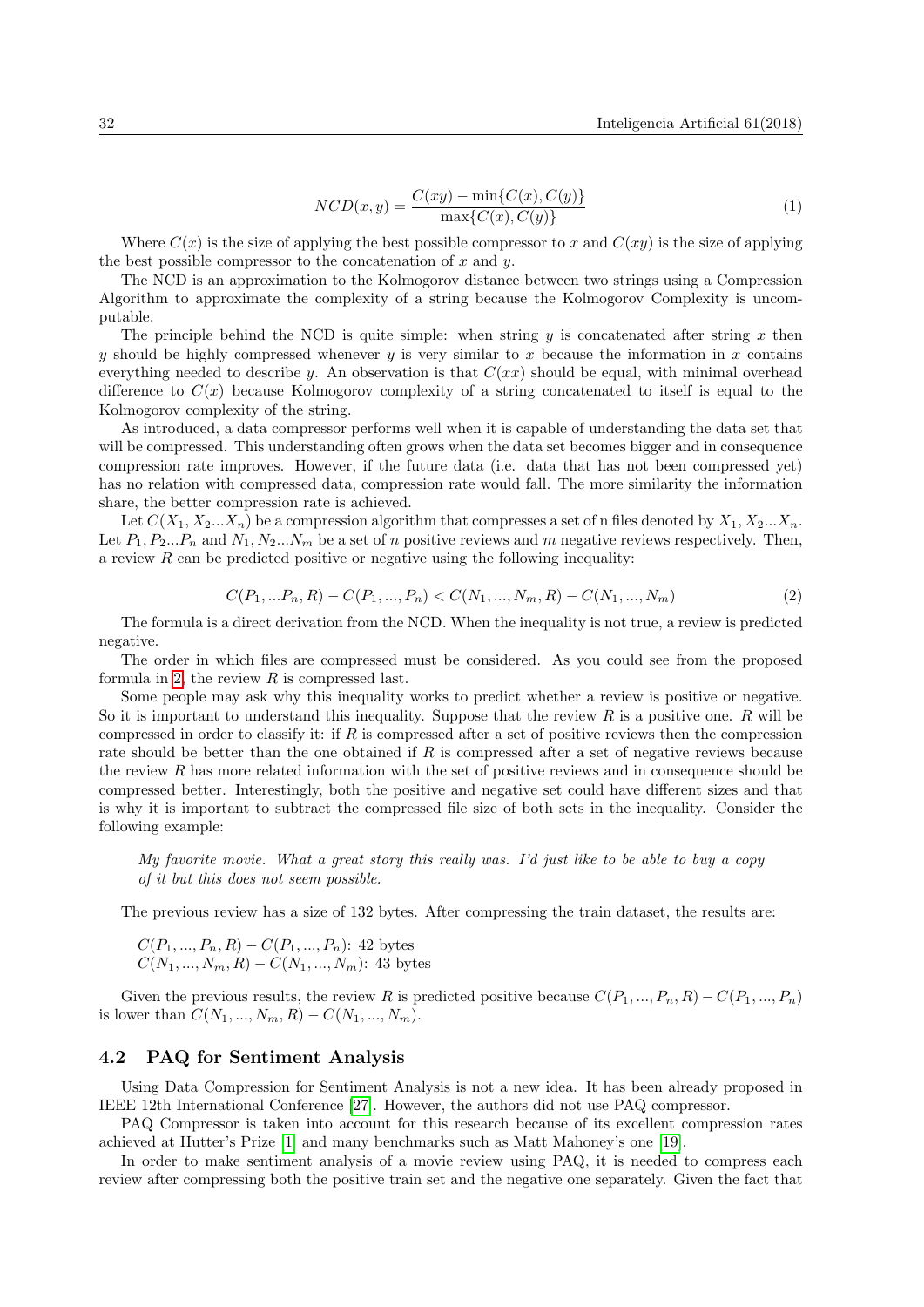compressing each train set takes a considerable time, a checkpoint tool is used in this work. As mentioned in equation [2,](#page-2-0) the review is classified positive if the compression rate is better using the positive train set than the one obtained using the negative one. Otherwise, it is classified as negative. If both compression rates are equals, it is classified as inconclusive.

### 4.3 Data Set Preparation

The Large Movie Review Dataset [\[17\]](#page-16-7), which has been used for Sentiment Analysis competitions, is used in this research<sup>[2](#page-3-0)</sup>. This data set consist of thousands of movie reviews labeled as positive or negative. A review is intended to be positive when the user liked the movie whereas it is negative when the user did not like the movie. Table [1](#page-3-1) shows the quantity of reviews used for trainining and testing.

<span id="page-3-1"></span>

| Table 1: Movie review dataset. |          |          |  |
|--------------------------------|----------|----------|--|
|                                | Positive | Negative |  |
| Total                          | 12491    | 12499    |  |
| Training                       | 9999     | 9999     |  |
| <b>Test</b>                    | 2492     | 2500     |  |

The process of training a PAQ compresor with such dataset is explained in section [4.2](#page-2-1)

### 4.4 Experiment Results

In this section, the results obtained are explained by giving a comparison between the data compressor and the Stanford's Neural Network for Sentiment Analysis.

Tables [2,](#page-3-2) [3](#page-3-3) and [4](#page-3-4) show the results obtained.

<span id="page-3-2"></span>

|            |        |         | $Correct \perp Incorrect \perp Inconclusive$ |
|------------|--------|---------|----------------------------------------------|
| <b>PAQ</b> | 71.19% | 23.72\% | $\pm 5.10\%$                                 |
| <b>RNN</b> | 46.03% | 45.18\% | 8.79%                                        |

Table 2: PAQ vs RNN. Classification results of the positive reviews.

Table 3: PAQ vs RNN. Classification results of the negative reviews.

<span id="page-3-3"></span>

|            |            |           | Correct   Incorrect   Inconclusive |  |
|------------|------------|-----------|------------------------------------|--|
| PAQ.       | $83.20\%$  | $13.12\%$ | 3.68\%                             |  |
| <b>RNN</b> | $ 95.76\%$ | 2.08\%    | -2.169                             |  |

Table 4: PAQ vs RNN. Overall classification results of the reviews

<span id="page-3-4"></span>

|            |           |           | $Correct \perp Incorrect \perp Inconclusive$ |
|------------|-----------|-----------|----------------------------------------------|
| PAQ        | 77.20%    | $18.41\%$ | $4.39\%$                                     |
| <b>RNN</b> | $70.93\%$ | 23.60%    | 5.47%                                        |

Both algorithms have excellent performance when classifying negative reviews, as show in Table [3.](#page-3-3) In Table [2](#page-3-2) are shown the results for positive reviews classification and it can be noticed that results are not as good as the ones obtained with negative reviews. Overall results are shown in Table [4](#page-3-4) where you can

<span id="page-3-0"></span><sup>2</sup>Both training set and test set were chosen randomly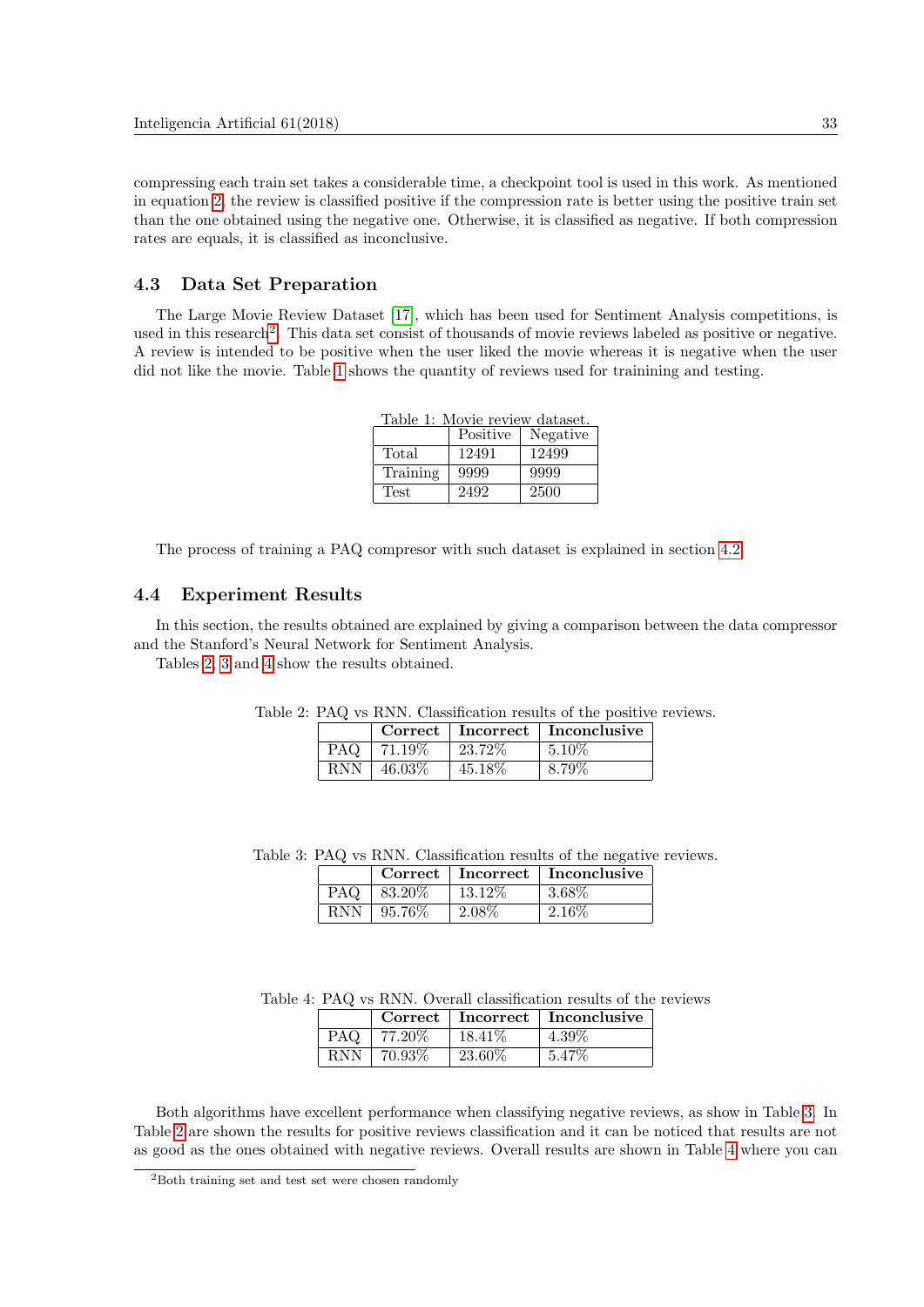see that 77.20% of movie reviews were correctly classified by the PAQ Compressor whereas 70.93% were well classified by the Stanford's Neural Network.

There are two main points to highlight according to the result obtained:

- 1. Sentiment Analysis could be achieved with a PAQ compression algorithm with high accuracy ratio.
- 2. In this particular case, a higher precision can be achieved using PAQ rather than the Stanford Neural Network for Sentiment Analysis.

It is observed that PAQ can be very accurate to determine whether a review is positive or negative, the miss-classifications were always difficult reviews and in some particular cases the compressor outdid the human label, for example consider the following review:

"The piano part was so simple it could have been picked out with one hand while the player whacked away at the gong with the other. This is one of the most bewilderedly tranceiz $\frac{1}{2}$ state inducing bad movies of the year so far for me."

This review was labeled positive but PAQ correctly predicted it as negative, since the review is misslabeled it counted as a miss in the automated test.

Analyzers based on words like the Stanford Analyzer tend to have difficulties when the review contains a lot of uncommon words. However, they can work well in longer documents by relying on a few words with strong sentiment like 'awesome' or 'exhilarating' [\[24\]](#page-16-5). It was surprising to find that PAQ was able to correctly predict those. Consider the following review:

"The author sets out on a "journey of discovery" of his "roots" in the southern tobacco industry because he believes that the (completely and deservedly forgotten) movie "Bright Leaf" is about an ancestor of his. Its not, and he in fact discovers nothing of even mild interest in this absolutely silly and self-indulgent glorified home movie, suitable for screening at (the director's) drunken family reunions but certainly not for commercial - or even non-commercial release. A good reminder of why most independent films are not picked up by major studios because they are boring, irrelevant and of no interest to anyone but the director and his/her immediate circles. Avoid at all costs!"

The previous review was classified as positive by the Stanford Analyzer, probably because of words such as "interest, suitable, family, commercial, good, picked", the Compressor however was able to read the real sentiment of the review and predicted a negative label. In cases like this the compressor shows its ability to truly understand data. However, some cases can "hack" both algorithms. In the following example, the review is about an excellent actor that acts as a low-talent comedian. Determining whether it is a positive or negative review is not easy as you can see from the phrases in bold.

Chris Rock stars in this remake of Warren Beatty's Heaven Can Wait (itself a remake of the 1941 film Here Comes Mr. Jordan), a comedy about a man who dies before his time, before he can realize his dreams, and his adventures in his new (albeit temporary) body. In the Beatty version, the protagonist was a backup quarterback for the then-Los Angeles Rams. In Rock's hipper version, our lead character is a struggling young - and decidedly low-talent - standup comedian.  $\langle \text{Br } \rangle > \langle \text{Br } \rangle$  it's very funny to see the razor-sharp Rock playing a bad comedian. It's kind of like seeing Tom Hanks play a bad actor. Lance Barton's dream is to play the legendary Apollo Theater on a non-amateur night. But every time he tries out his material, he's booed off the stage lustily - so much so that his nickname becomes "Booie." textHis jokes are lame, his delivery painful. In short, Lance is everything that the real Chris Rock isn't. $\langle b \rangle$  /> $\langle b \rangle$  / $\delta$  Lance is also a bike messenger, and he's riding the streets on his way to try out even more material when BAM! He's hit by a truck. Ok, so maybe he was taken from his body a tenth of a second early by a slightly incompetent angel (Eugene Levy),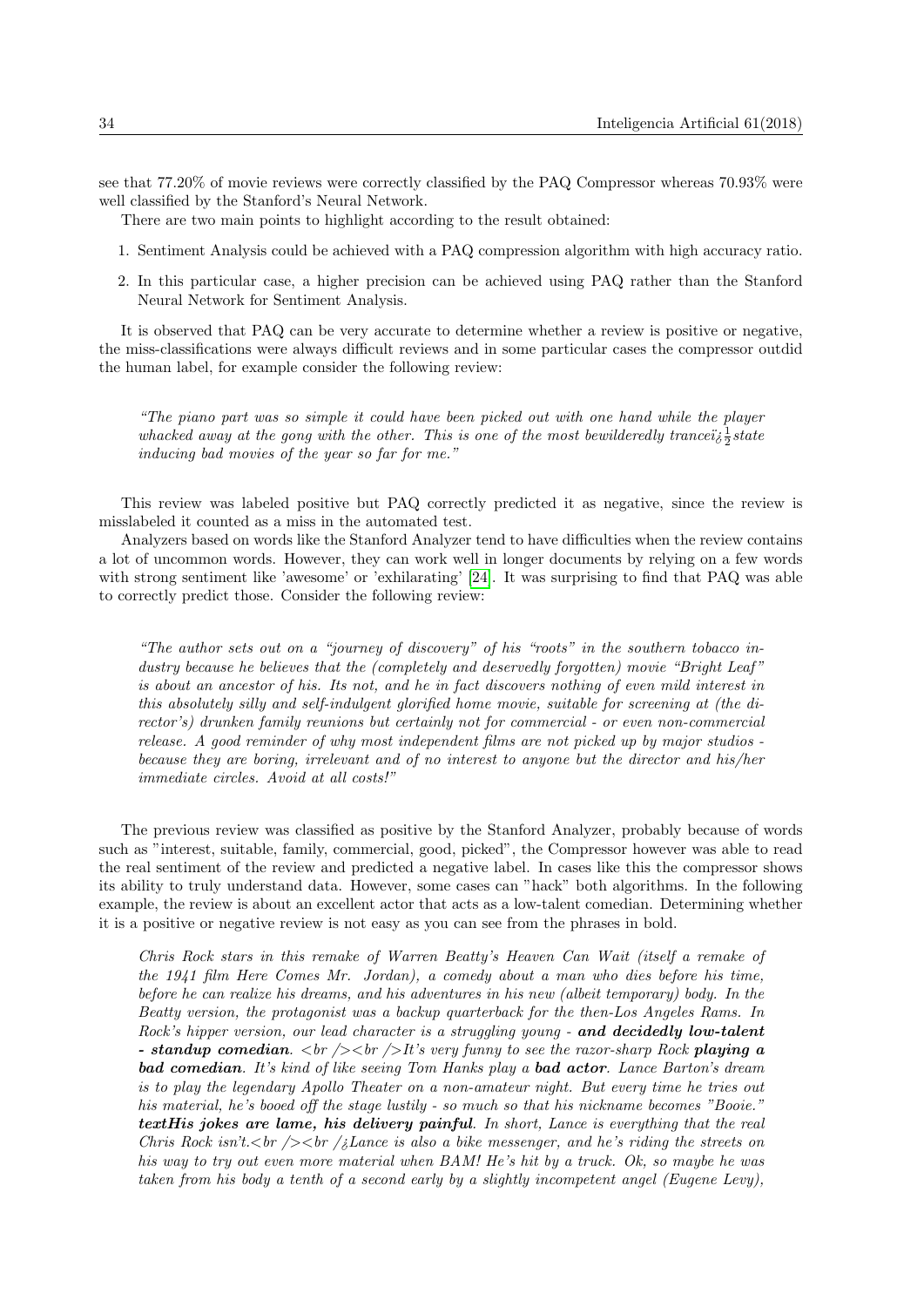but hey, he was going to get hit anyway. No dice, it appears Lance isn't due in Heaven until 2044. So what to do? Mr. King (Chazz Palminteri), the "manager" of Heaven, reluctantly agrees to find a new body for the not-quite-dead Mr. Barton. Trouble is, the body they find is of a greedy, old white man. Turns out this fella (a Mr. Wellington) owns all kinds of things - he's the 15th richest man in the country! What luck! You can imagine how Lance will turn things around.  $\langle br \rangle > b r$  /> But of course, while in the body of the affluent Mr. Wellington, Lance falls for a gorgeous hospital worker (Regina King). We males know how tough it is to find a female given our own body, but try winning one over while you're an dumpy, old white guy! And it's even worse when she's not impressed by your  $\langle b r \rangle > \langle b r \rangle$  This is Rock's first shot at a lead role, and in my opinion he performs admirably. There's still a lot of the standup comedian in him - and, of course, if he ever wants to get diverse roles, he might have to stop incorporating standup routines into the script - but this isn't really a bad thing. Rock's personality - his drive, his delivery, his demeanor, and his passion - are what fuel this film. He's clearly having a lot of fun in the role, and he seems bent on making sure you have fun watching him.

# 5 Automatic Text Generation

Recurrent Neural Networks have been used for Automatic Text Generation [\[13\]](#page-15-8) [\[9\]](#page-15-0). On this task, a RNN is trained with texts (or books) in order to sample new characters according to those texts' patterns. Readers may think that the following example was written by Shakespeare but it was not, a RNN was trained with Shakespeare's works and produced it  $3$ :

PANDARUS: Alas, I think he shall be come approached and the day When little srain would be attain'd into being never fed, And who is but a chain and subjects of his death,

Second Senator: They are away this miseries, produced upon my soul, Breaking and strongly should be buried, when I perish The earth and thoughts of many states.

As a reminder, the ability of good compressors when making predictions is more than evident. It just requires an entry text (i.e. a training set) to be compressed. At compression time, the future symbols will get a probability of occurrence: The higher the probability, the better compression rate for success cases of that prediction, on the contrary, each failure case will take a penalty. At the end of this process, a probability distribution will be associated with that input data [\[21\]](#page-16-10). As a result of obtaining this probabilistic model, it will be possible to simulate new samples, in other words, generate text.

In this module, Karpathy's char-RNN [\[13\]](#page-15-8) and PAQ8L compressor will be used to generate automatic text. The results will be compared to determine which of them performs better. In the following sections, different scenarios and metrics will be used to make such comparison.

### 5.1 Data Model

I should not sleep.

PAQ series compressors use arithmetic coding to encode symbols assigned to a probability distribution. Each probability lies on the interval  $[0,1)$  and when it comes to binary coding, there are two possible symbols: 0 and 1.

This compressor uses Models and Contexts, a main part of compression algorithms. Contexts are built from the previous history and can be used to make predictions, for example, the last ten symbols can be linked to compute the prediction of the eleventh. Models process data and assigns occurrence

<span id="page-5-0"></span><sup>&</sup>lt;sup>3</sup>The source code for this network is available in [\[13\]](#page-15-8)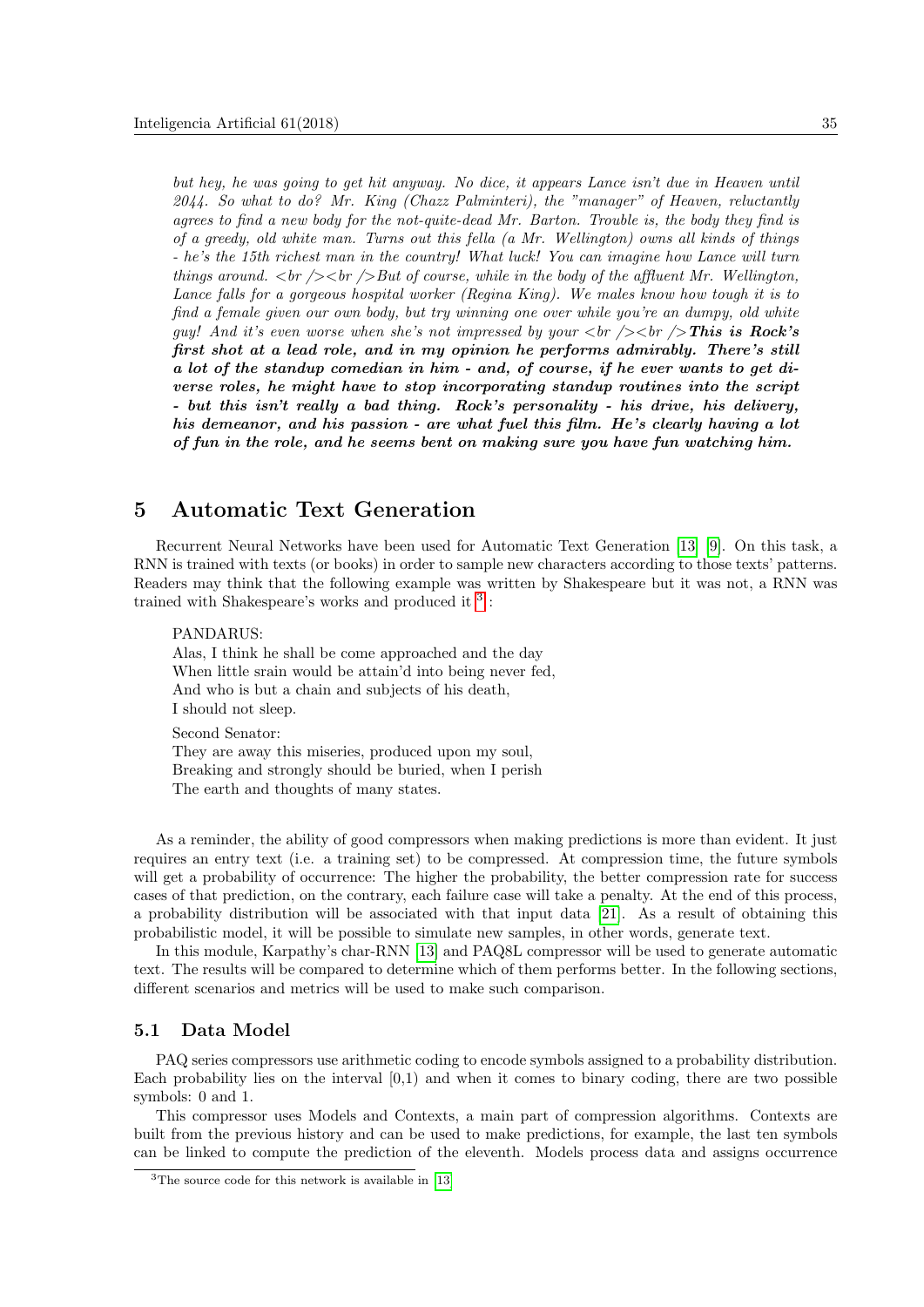probabilities to the future symbols. Each model's prediction is based on their contexts to compute how likely a bit 1 or 0 is next.

Moreover, PAQ8L uses an ensamble of several different models. Some of them are based on the previous n characters (or m bits) of processed text, others use whole words as contexts, etc. In order to combine every models' prediction, a Model Mixing procedure is included to acquire a complete prediction. A neural network will be the mixer to determine the weight of each model [\[18\]](#page-16-11):

$$
P(1|c) = \sum_{i=1}^{n} P_i(1|c)W_i
$$
\n(3)

Where  $P(1|c)^4$  $P(1|c)^4$  is the probability of bit 1 with context "c",  $P_i(1|c)$  is the probability of bit 1 in context "c" for model i and  $W_i$  is the weight assigned to model i.

In addition, each model adjusts their predictions based on the new information. When compressing, input text is processed bit by bit. On every bit, the compressor updates the contexts of each model and adjusts the weights as shown in the following equation:

$$
W_i = W_i + error_i * \alpha * S_i \tag{4}
$$

Given the compressed bit  $y$ , the error of each models is defined as  $error_i = y - P_i(1|c)$  and  $S_i^5$  $S_i^5$  is a signal that derives from  $P_i(1|c)$ 

### 5.2 PAQ for Text Generation

When data set compression is over, PAQ is ready to generate text. A random number is sampled in the [0,1) interval and transformed into a bit 1 or 0 using Inverse Transform Sampling [\[25\]](#page-16-12). If the random number falls within the probability range of symbol 1, bit 1 is generated, otherwise, bit 0.

Once that bit is generated, it will be compressed to reset every context for the following prediction. Here, it is essential to update models in a way that if the same context is obtained in two different samples, probabilities must be the same, otherwise it could compute and propagate errors. So, it is necessary to turn off the training process and the weight adjustment of each model at generation time<sup>[6](#page-6-2)</sup>.

An example is given in Figure [1,](#page-6-3) in which PAQ splits the  $[0,1)$  interval giving  $1/4$  of probability to bit 0 and 3/4 of probability to bit 1. When a random number is sampled in this context it is more likely to generate a 1. Each generated bit updates all models' contexts. However, that bit should not be learned because of its random nature. In other words, PAQ just learns from the training set and then generates random text using that probabilistic model. After 8 bits, a character is generated.



<span id="page-6-3"></span>Figure 1: Example of sampling

It was noted that granting too much freedom to the compressor could result in a large accumulation of bad predictions, leading to poor text generation. Therefore, it is proposed to make the text generation more conservative adding a parameter called "temperature" that reduces the possible range of the random number, as shown in Figure [2.](#page-7-0)

On maximum temperature, the random number will be generated in the interval  $[0,1)$ , giving the compressor maximum degree of freedom to make mistakes, whereas, when the temperature parameter

<span id="page-6-0"></span><sup>&</sup>lt;sup>4</sup>The probability  $P(0|c)$  can be interpreted as  $1 - P(1|c)$ 

<span id="page-6-1"></span><sup>&</sup>lt;sup>5</sup>The signal  $S_i$  is often computed as  $S_i = stretch(P_i(1|c))$ 

<span id="page-6-2"></span><sup>&</sup>lt;sup>6</sup>This is possible because the source code of PAQ is available.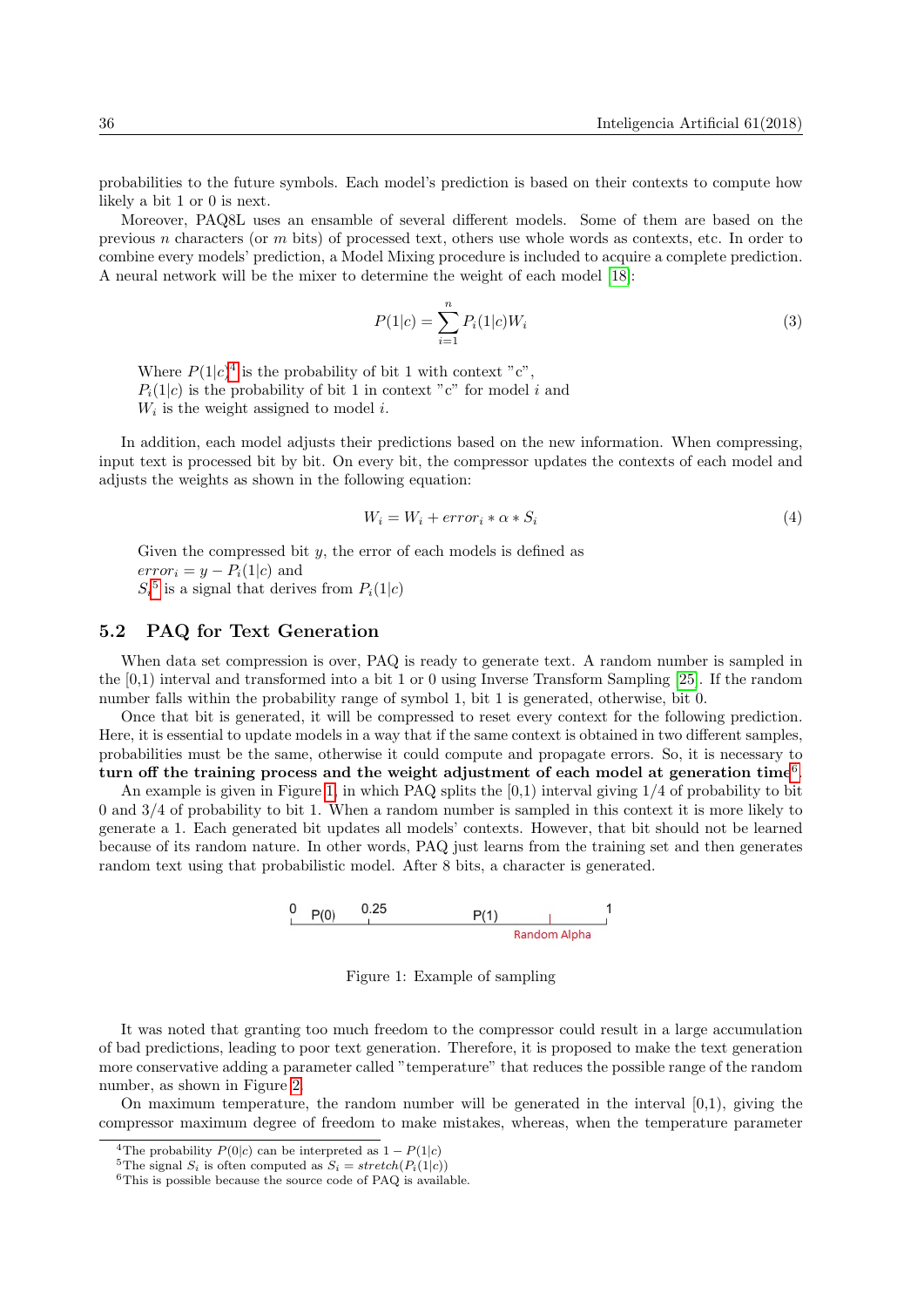turns minimum, the "random" number will always be 0.5, removing the degree of freedom to commit errors (in this scenario, the highest probability symbol will be generated).



<span id="page-7-0"></span>Figure 2: The range is reduced to  $(0.2, 0.8)$  when the temperature parameter turns 0.6.

When temperature is around 0.5, the result seems to be actually legible, even if it is not similar to the original text (according to the proposed metrics). This effect is shown at the following randomly generated Harry Potter's snippet:

"What happened?" said Harry, and she was standing at him. "He is short, and continued to take the shallows, and the three before he did something to happen again. Harry could hear him. He was shaking his head, and then to the castle, and the golden thread broke; he should have been a back at him, and the common room, and as he should have to the good one that had been conjured her that the top of his wand too before he said and the looking at him, and he was shaking his head and the many of the giants who would be hot and leafy, its flower beds turned into the song.

#### 5.3 Metrics

Given the fact that both algorithm must be compared to understand which of them is better when sampling new text, it is needed to compute metrics. In consequence, a simple transformation is applied to each text in order to compute them. It consists in counting the number of occurrences of each n-gram in the input and in the sampled text (i.e. every time a n-gram "WXY..AZ" is detected, it increases its number of occurrences) and then processing them according to the following three equations:

#### <span id="page-7-1"></span>5.3.1 Pearson's Chi-Squared

How likely it is that any observed difference between the sets arose by chance. The chi-square is computed as:

$$
\mathcal{X}^2 = \sum_{i=1}^n \frac{(O_i - E_i)^2}{E_i} \tag{5}
$$

Where  $O_i$  is the observed ith value and  $E_i$  is the expected ith value. Values of  $O_i$  are obtained from the sampled text whereas values of  $E_i$  are obtained from the input text. The closer the value is to zero, the more similarity there will be between the input text and the sampled one. A value of 0 means equality. This metric is computed using 4-grams.

#### 5.3.2 Total Variation

Each n-gram's observed frequency can be denoted like a probability if it is divided by the sum of all frequencies,  $P_i$  on the input text and  $Q_i$  on the sampled one. Total variation distance [\[8\]](#page-15-9) can be computed according to the following formula:

$$
\delta(P,Q) = \frac{1}{2} \sum_{i=1}^{n} |P_i - Q_i| \tag{6}
$$

In other words, the total variation distance is the largest possible difference between the probabilities that two probability distributions can assign to the same event. As shown in section [5.3.1,](#page-7-1) the closer the value is to zero, the more similarity there will be between the input text and the sampled one. A value of 0 means equality. This metric is computed using 4-grams.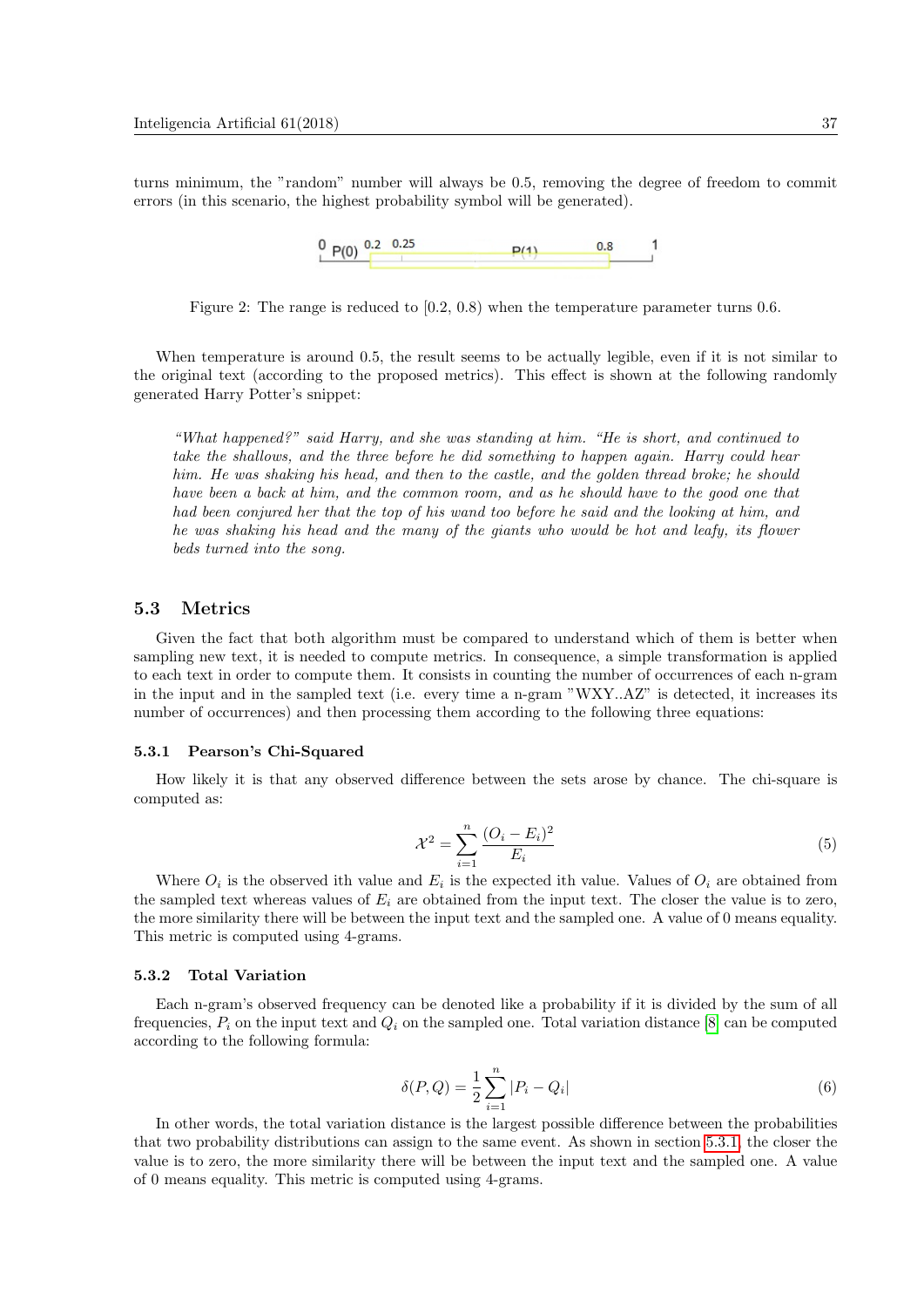#### <span id="page-8-2"></span>5.3.3 Generalized Jaccard Similarity

It is the size of the intersection divided by the size of the union of the sample sets [\[4\]](#page-15-10). Jaccard Similarity is computed using the following formula:

$$
J(G,T) = \frac{G \cap T}{G \cup T} \tag{7}
$$

Given two non-negative n-dimensional real vectors  $X, Y$ , their Jaccard similarity is defined as [\[4\]](#page-15-10):

$$
J(x,y) = \frac{\sum_{i=1}^{n} \min(X_i, Y_i)}{\sum_{i=1}^{n} \max(X_i, Y_i)}
$$
(8)

This last definition is also know as "Weighted Jaccard Similarity". The closer the value is to one, the more similarity there will be between the input text and the sampled one. A value of 1 means both texts are equals. This metric is computed using 10-grams.

### 5.4 RNN for Text Generation

Previous experiments have been done sampling new text with RNNs [\[9\]](#page-15-0) [\[13\]](#page-15-8) [\[26\]](#page-16-1). In this section, a brief explanation of the architecture is given<sup>[7](#page-8-0)</sup>.

As suggested in "Generating sequences with recurrent neural networks" [\[9\]](#page-15-0), Figure [3](#page-8-1) illustrates a basic recurrent neural network prediction architecture. An input vector sequence  $x = (x_1, ..., x_T)$  is passed through weighted connections to a stack of N recurrently connected hidden layers to compute first the hidden vector sequences  $h^n = (h_1^n, ..., h_T^n)$  and then the output vector sequence  $y = (y_1, ..., y_T)$ . Each output vector  $y_t$  is used to parameterise a predictive distribution  $Pr(x_t + 1|y_t)$  over the possible next inputs  $x_t + 1$ .



<span id="page-8-1"></span>Figure 3: Architechture of a RNN

Instead of using Stanford's Neural Network for Sentiment Analysis used in section [4,](#page-1-1) a Long Short-Term Memory (LSTM) network called char-RNN has been used for sampling text [\[13\]](#page-15-8). A LSTM is a novel recurrent network architecture in conjunction with an appropiate gradient-based learning algorithm [\[12\]](#page-15-11).

In order to sample new text, each character of the training text is represented as a vector using 1-of-k encoding (i.e. all zero except for a single one at the index of the character in the vocabulary), and this vector is fed into the RNN. Once the network is trained, a character is fed into it and a distribution over what characters are likely to come next will be given. Once the distribution is given, a character is sampled from that distribution and then it is fed right back in to get the next letter [\[13\]](#page-15-8). As mentioned in Figure [2,](#page-7-0) a temperature parameter is also used when sampling text with the RNN used in this research where lower values will give more conservative results whereas using higher values will give more diversity but at cost of more mistakes. Not only the temperature but also the number of layers and the size of

<span id="page-8-0"></span><sup>7</sup>Reader is expected to have knowledge in neural networks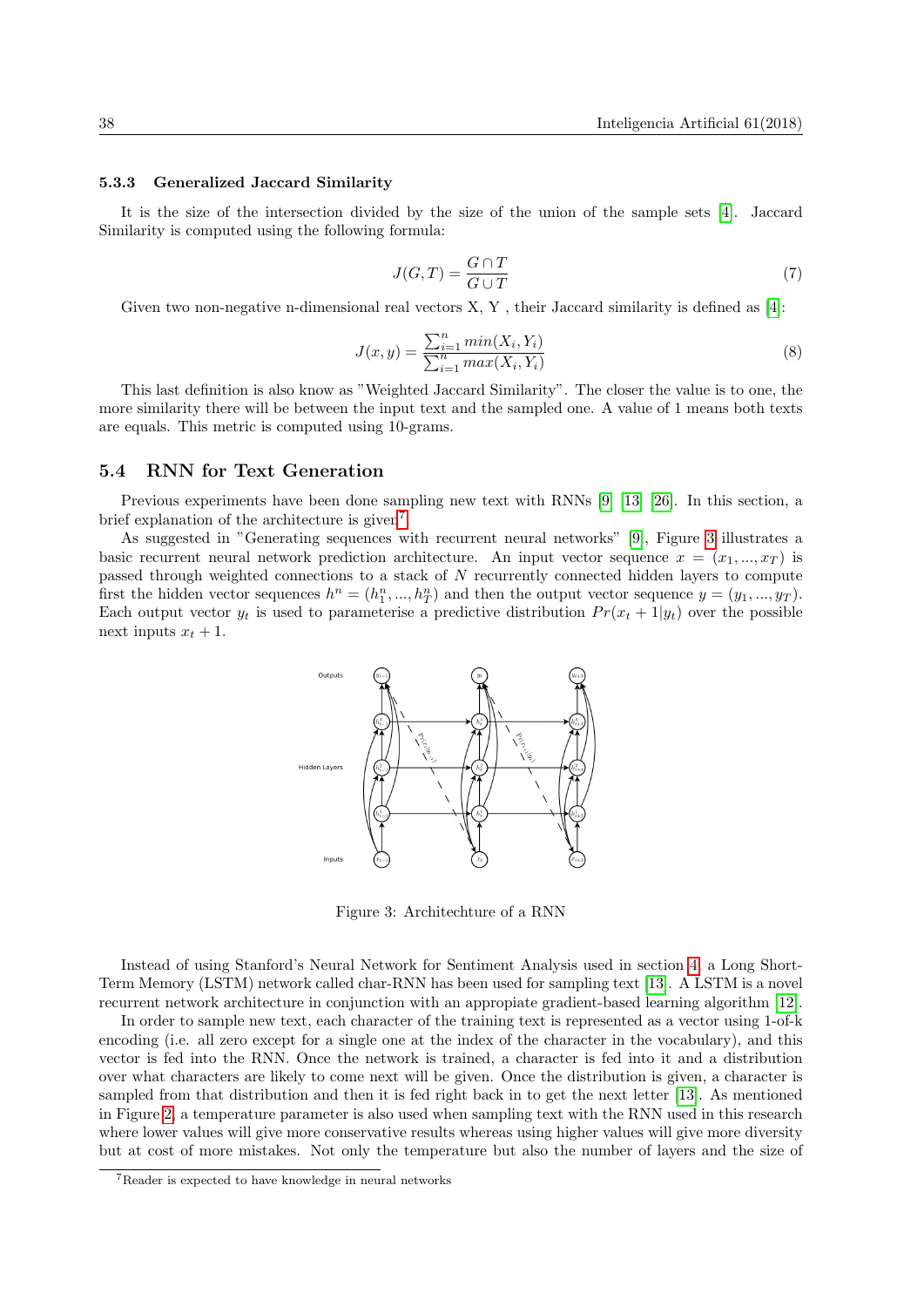the network are important parameters and they can vary. In fact, varying them is a common practice to find good models. In this research, the network has been trained several times varying such parameters. After each training process, many texts where sampled as mentioned in section [5.5](#page-9-0)

## <span id="page-9-0"></span>5.5 About Samples

For each scenario, char-RNN was trained several times to find its best hyper-parameters. Asymmetrically, the compressor required to be trained just once. After that, a sampling procedure was executed. It set up different values for "temperature" parameter, allowing these trained models to generate diverse text samples. It must be noticed that very high temperatures produce text that is not so similar to the training test, temperatures that are too low aren't also optimal, the best value is usually an intermediate one as shown in Figure [4.](#page-9-1)



<span id="page-9-1"></span>Figure 4: Effect of Temperature in the Jaccard Similarity

In this research, similarity between the input text (e.g. The Complete Works of William Shakespeare) and an automatic generated text sample was measured using a local stage and a global one.

- 1. Local similarity: The input text is splitted into  $n$  fragments. Then, the metric is computed using each fragment against the generated text. Given the fact that this technique produces  $n$  values, the best value is taken.
- 2. Global similarity: The metric is computed using the entirely input text against the generated one. There is no fragmentation.

### 5.6 Results

Turning off the training process and the weights adjustment of each model freezes the compressor's global context at the end of the training set. As a consequence of this event, the last piece of the entry text will be considered as a "big seed".

For example, The King James Version of the Holy Bible includes an index at the end of the text, a bad seed for text generation. Compressing the Bible with that index set an unknown context for PAQ and leaded us to this result:

ˆ55And if meat is broken behold I will love for the foresaid shall appear, and heard anguish, and height coming in the face as a brightness is for God shall give thee angels to come fruit.

56But whoso shall admonish them were dim born also for the gift before God out the least was in the Spirit into the company

[67Blessed shall be loosed in heaven.)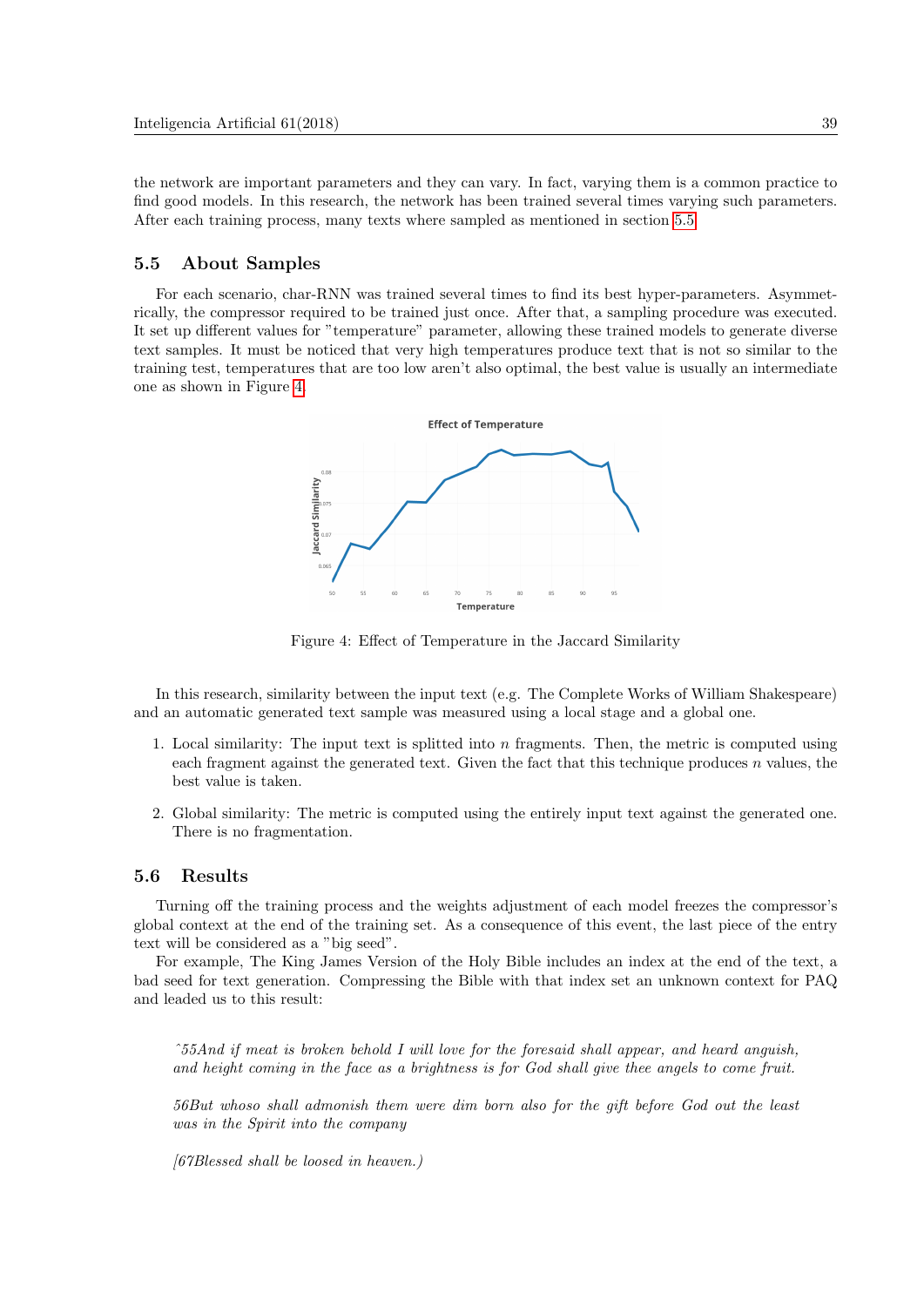The index at the end of the file was removed and then PAQ compressed and generated again:

ˆ12The flesh which worship him, he of our Lord Jesus Christ be with you most holy faith, Lord, Let not the blood of fire burning our habitation of merciful, and over the whole of life with mine own righteousness, shall increased their goods to forgive us our out of the city in the sight of the kings of the wise, and the last, and these in the temple of the blind.

ˆ13For which the like unto the souls to the saints salvation, I saw in the place which when they that be of the bridegroom, and holy partly, and as of the temple of men, so we say a shame for a worshipped his face: I will come from his place, declaring into the glory to the behold a good; and loosed.

 $\hat{i}$  14He that worketh in us, by the Spirit saith unto the earth; and he that they shall not be ashamed before mine old, I come saith unto him the second time, and prayed, saying to flower, and death reigned brass.

The difference is remarkable. Comparing different segments of each input file against each other, it was observed that in some files the last piece was significantly different than the rest of the text. Those unpredictable endings mess up PAQ's generation but it was very interesting to notice that for the RNN did not result in a noticeable difference. An example of the impact caused by choosing a seed is given in Figure [5.](#page-10-0)



<span id="page-10-0"></span>Figure 5: The effect of a chosen seed in the Chi Squared metric. In Orange the metric variation by temperature using a random seed. In Blue the same metric with a chosen one.

Occasionally, the compressor generated text that was surprisingly well written. This is an example of random text generated by PAQ8L after compressing Harry Potter:

CHAPTER THIRTY-SEVEN - THE GOBLET OF LORD VOLDEMORT OF THE FIRE-BOLT MARE!"

Harry looked around. Harry knew exactly who lopsided, looking out parents. They had happened on satin' keep his tables."

Dumbledore stopped their way down in days and after her winged around him.

He was like working, his eyes. He doing you were draped in fear of them to study of your families to kill, that the beetle, he time. Karkaroff looked like this. It was less frightening you.

"Sight what's Fred cauldron bottle to wish you reckon? Binding him to with his head was handle."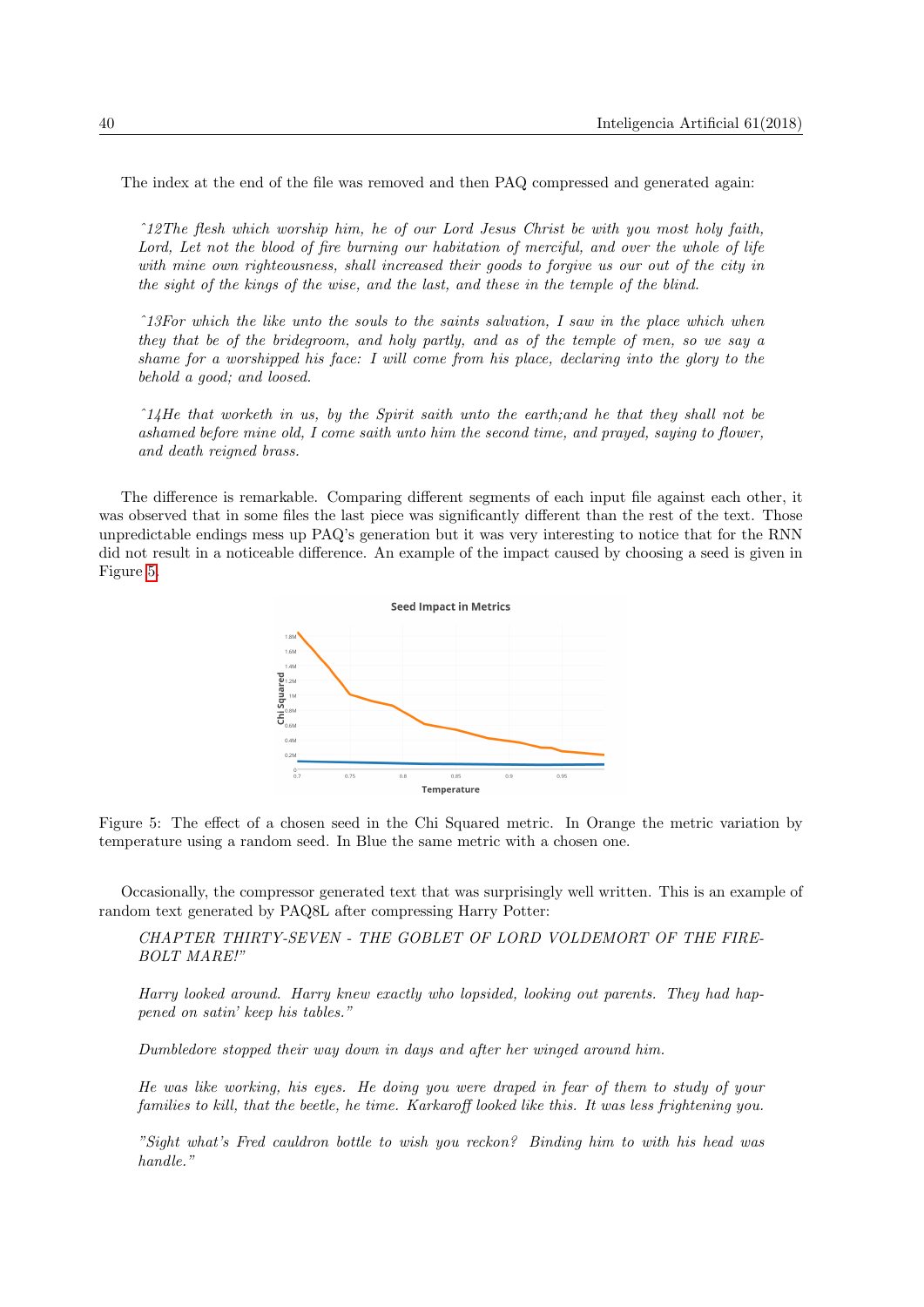Another example, this one was generated after compressing Linux Kernel:

```
_1 #if d e f CONFIG_CONSTRUCTORS
2
3 struct inode ∗inode,
4 int setup_init (trace →flags, pause_on_oops)
5 {
\frac{1}{6} int smp_mb__after_atomic();
7 struct hd_struct *p;
8 const char *t;
9 int modinfo_next_pid_nr(current));
10 }
1112 * Information about the signal context, int that freezers placement states if
13 * since periodic);
14 ∗/
15 int cpumask_var_node(&context, unsigned long usermodehelper_execution(struct task_struct
      ∗ prev )
16 {
17 struct module_attribute *attribute, struct module_kobject *mk;
18 int ret
19 bool boolval;
20 }
```
An automatic Game of thrones' snippet:

#### Page 775

Summer, or closed with a leather shield, so suddenly. Mero went too. She leaves. There was a fire silver smoke. "No one and losing herself and said the maester gorne a moment." Ser Robin King Joffrey, though for a bolt of the wind and a sword with your brothers and frozen too far and after he was finished the wine and a chainmail. They plotted hands, he had habit for her, slid unknowable,

#### Page 776

"From is no tears, and began to gather himself that be well sited and a watch benches can't say, mercy for him to her here. They say me have made more distinct that after another, and seized her. One was many too. His neck and danced into the solar, like the other. He staggered him and something else the sky began, the blankets. The walls son was dry jests. Lord Mormont feebly. I am many horses. Not only was not sorry he had no heed her a moment. I saw his castle, but he thought of his personal emblem. He might have been long and the hall grey mantle opened the outer was never been so heavily he saw no sign of Craven she said of a shadowcat and her smiled looked candle had deflowered, a chunk of bread. "And count. It's not here, eating was a handsome unscathed. Merrett had no one had no more than one faint below into deformed longsword inch ones in the castle, and looked the boots rode over the same silver, for the golden before and brighter from his bedchamber was deeply leather courtesies, and the rest. The red woman was pleased with his wings, of consume us, this is a bill of a single torch, and was a sour on her tongue. It had once the continued until he could close over about a slave chose his true brothers. You know, but the first time my nose to her feet. There was nothing in the walls of it was plain, if defeating into forging from the crown for another. She just another two shoved her own. He has been standing at the dwarf 's penny. "You spoke to get a pleasure steward, the sooner. It was when the horses had more screaming and the gods but the look on the causeway the boy chance with the ice where it myself shall, she thought even say her name. No doubt he had gone dark. On around him.

While the text may not make sense it certainly follows the style, syntax and writing conventions of the training text.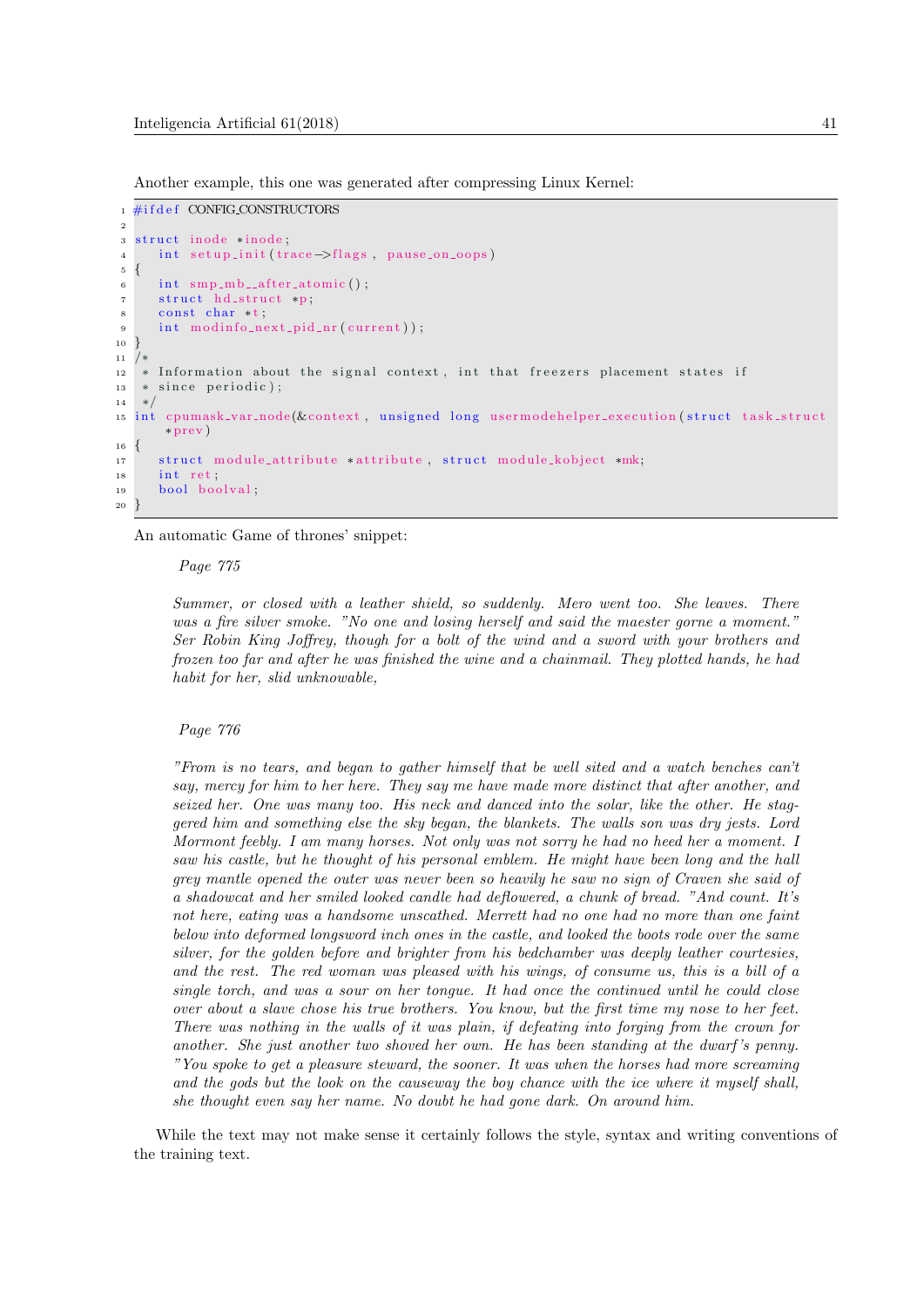## 5.7 Metric Results

In this section, the results of both algorithms are shown with the purpose of doing an evaluation of how much similar the results are to the original inputs. According to section [5.5,](#page-9-0) similarity between texts can be computed using a local stage or a global one. The following subsections show the results for both stages.

### 5.7.1 Local similarity

Tables [5,](#page-12-0) [6](#page-12-1) and [7](#page-12-2) show local similarity results.

<span id="page-12-0"></span>

|                 | PAQ8L  | <b>RNN</b> |
|-----------------|--------|------------|
|                 |        |            |
| Game of Thrones | 47790  | 44935      |
| Harry Potter    | 46195  | 83011      |
| Paulo Coelho    | 45821  | 86854      |
| <b>Bible</b>    | 47833  | 52898      |
| Poe             | 61945  | 57022      |
| Shakespeare     | 60585  | 84858      |
| Math Collection | 84758  | 135798     |
| War and Peace   | 46699  | 47590      |
| Linux Kernel    | 136058 | 175293     |

Table 5: Chi Squared Results (Local similarity).

Table 6: Total Variation %(Local similarity).

<span id="page-12-1"></span>

| 24.59 |
|-------|
| 37.40 |
| 34.80 |
| 25.88 |
| 27.88 |
| 30.71 |
| 35.85 |
| 25.07 |
| 45.22 |
|       |

Table 7: Jaccard Similarity (Local similarity).

<span id="page-12-2"></span>

|                 | PAQ8L   | <b>RNN</b> |
|-----------------|---------|------------|
| Game of Thrones | 0.06118 | 0.0638     |
| Harry Potter    | 0.1095  | 0.0387     |
| Paulo Coelho    | 0.0825  | 0.0367     |
| <b>Bible</b>    | 0.1419  | 0.1310     |
| Poe             | 0.0602  | 0.0605     |
| Shakespeare     | 0.0333  | 0.04016    |
| Math Collection | 0.2100  | 0.1626     |
| War and Peace   | 0.0753  | 0.0689     |
| Linux Kernel    | 0.0738  | 0.0713     |

In order to understand how tables must be read, consider as an example the first row of Table [7.](#page-12-2) In such table, the Jaccard Similarity has been used within a local stage. As you could see in section [5.3.3,](#page-8-2)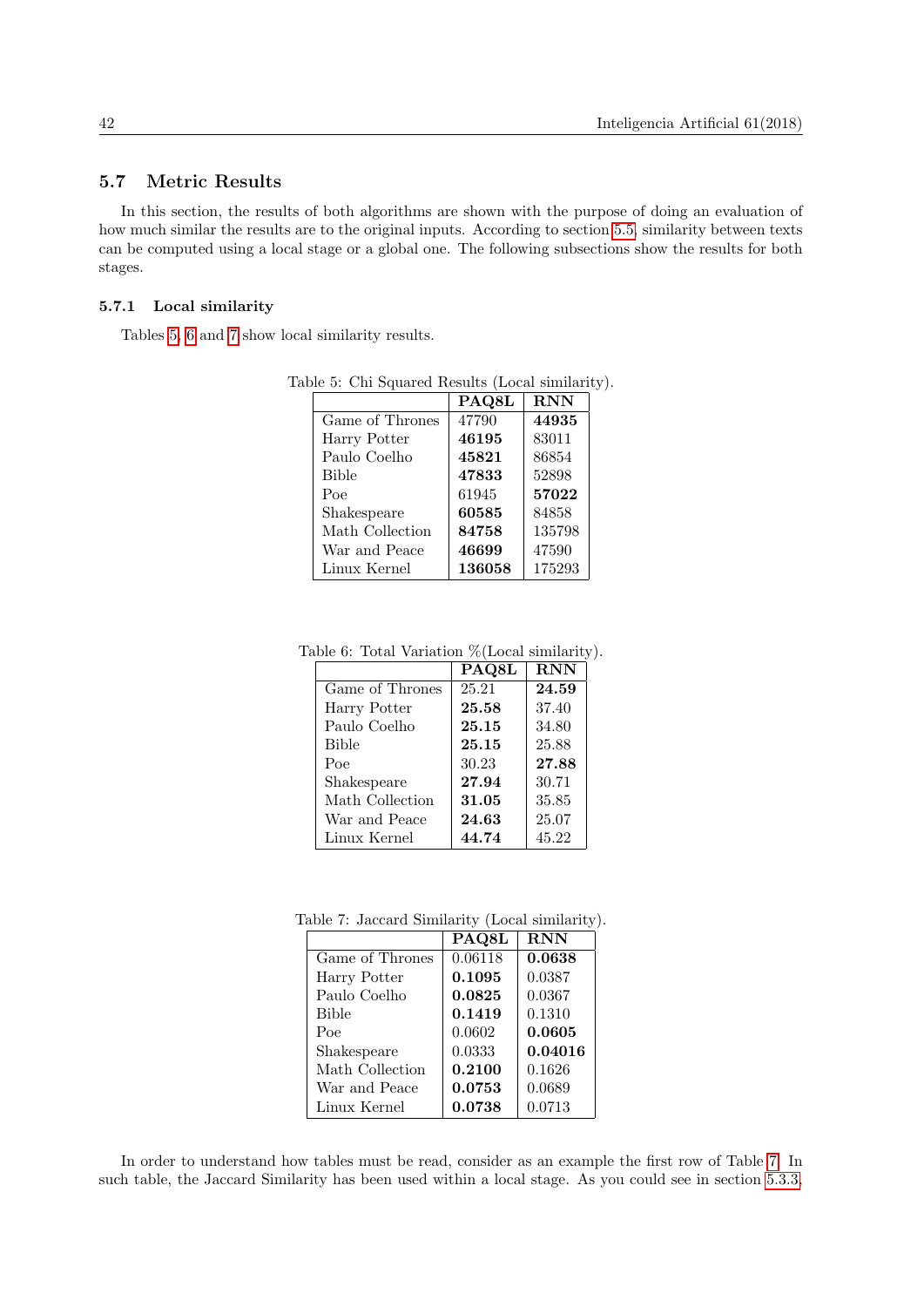higher values mean that there is more similarity between two texts. The value 0.0638 (RNN) is higher than 0.06118 (PAQ) and it means that given local stage and Jaccard Similarity, RNN samples are more similar to the input text than the PAQ's ones.

It can be noticed that the results obtained using PAQ compression algorithm are better than the ones obtained by the RNN excepting Poe, Shakespeare and Game of Thrones.

### 5.7.2 Global similarity

The Recurrent Neural Network got better results in global contexts. The results are shown in Tables [8,](#page-13-0) [9](#page-13-1) and [10](#page-13-2)

<span id="page-13-0"></span>

|                 | PAQ8L  | $\overline{\mathrm{RNN}}$ |
|-----------------|--------|---------------------------|
| Game of Thrones | 60541  | 62514                     |
| Harry Potter    | 66008  | 363711                    |
| Paulo Coelho    | 67846  | 255951                    |
| <b>Bible</b>    | 838686 | 70258                     |
| Poe             | 99199  | 75965                     |
| Shakespeare     | 180619 | 91877                     |
| Math Collection | 294999 | 100153                    |
| War and Peace   | 59625  | 62854                     |
| Linux Kernel    | 371226 | 198317                    |

Table 8: Chi Squared Results (Global similarity).

Table 9: Total Variation %(Global similarity).

<span id="page-13-1"></span>

|                 | PAQ8L | <b>RNN</b> |
|-----------------|-------|------------|
| Game of Thrones | 21.79 | 19.16      |
| Harry Potter    | 25.31 | 33.67      |
| Paulo Coelho    | 24.92 | 30.62      |
| <b>Bible</b>    | 28.51 | 17.21      |
| Poe             | 29.63 | 21.39      |
| Shakespeare     | 29.63 | 21.67      |
| Math Collection | 36.46 | 22.78      |
| War and Peace   | 37.38 | 18.81      |
| Linux Kernel    | 41.85 | 29.70      |

Table 10: Jaccard Similarity (Global similarity).

<span id="page-13-2"></span>

|                 | PAQ8L  | <b>RNN</b> |
|-----------------|--------|------------|
| Game of Thrones | 0.0611 | 0.0636     |
| Harry Potter    | 0.0835 | 0.0386     |
| Paulo Coelho    | 0.0758 | 0.0399     |
| <b>Bible</b>    | 0.0911 | 0.1430     |
| Poe             | 0.0500 | 0.0646     |
| Shakespeare     | 0.0332 | 0.0401     |
| Math Collection | 0.1351 | 0.2094     |
| War and Peace   | 0.0427 | 0.0761     |
| Linux Kernel    | 0.0771 | 0.0925     |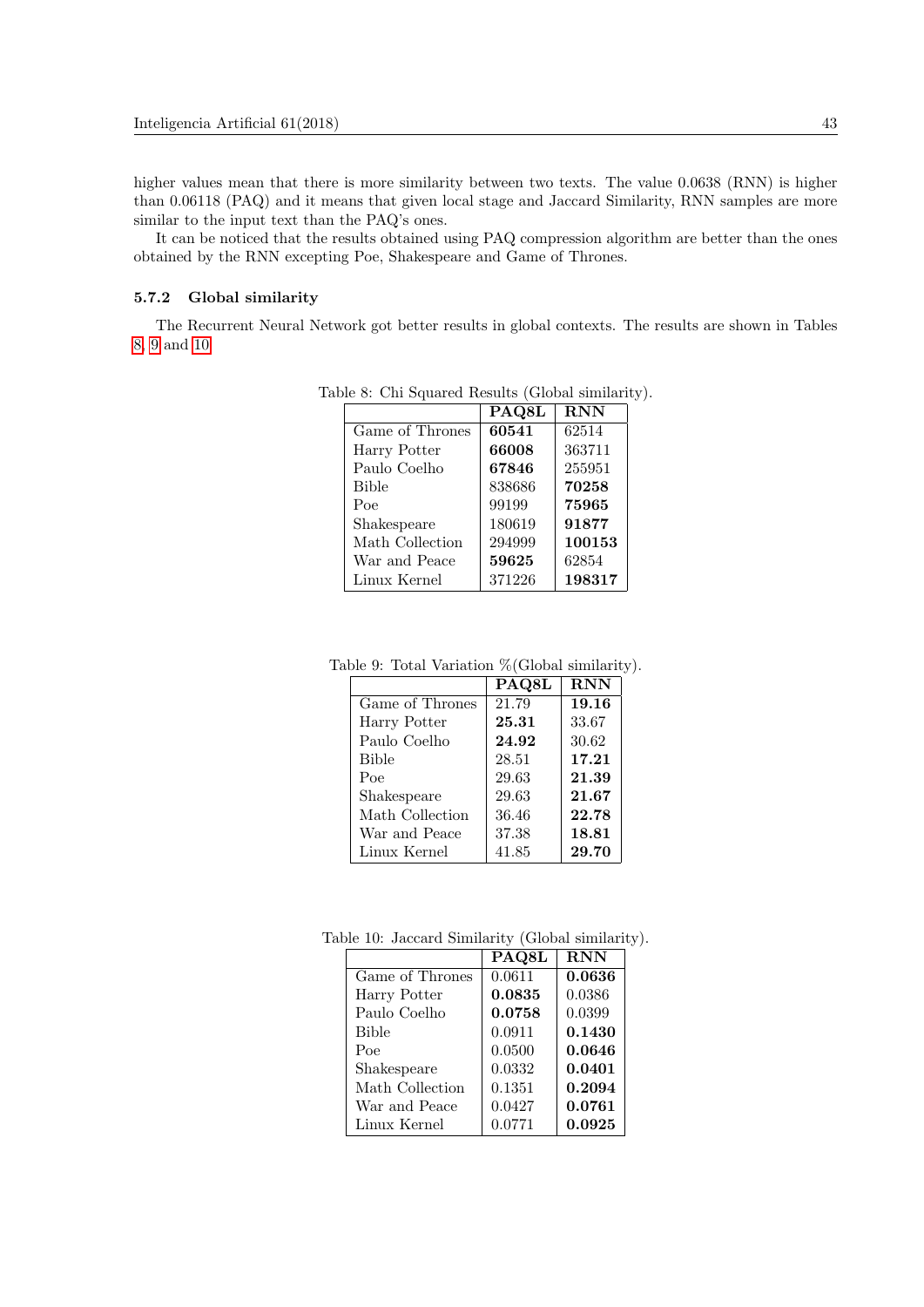# 6 Conclusions

In the sentiment analysis task, an improvement using PAQ over a Neural Network is noticed. A Data Compression algorithm has the intelligence to understand text up to the point of being able to predict its sentiment with similar or better results than the state of the art in sentiment analysis. In some cases the precision improvement was up to 6% which is a lot.

Sentiment analysis is a predictive task, the goal is to predict sentiment based on previously seen samples for both positive and negative sentiment, in this regard a compression algorithm seems to be a better predictor than a RNN.

In the text generation task, the use of a right seed is needed for PAQ algorithm to be able to generate useful text, this was evident in the Bible example. This result is consistent with the sentiment analysis result because the seed is acting like the previously seen reviews, if it is not in sync with the text then the results will not be similar to the original one.

Considering that, PAQ learns from the previously seen text and creates a model that is optimal for predicting what is next, that is why it works so well for Data Compression or generating new local samples.

On the other hand, the RNN imitates what it has learned, it can replicate style, syntax and other writing conventions with a surprising level of detail, obtaining a result based on the whole training set without weighting recent text as more relevant. In other words, the text generated by the RNN looks in general better than the Data Compressor's, but if specific paragraphs are generated, PAQ is clearly superior. In this sense, the RNN is better for random text generation while the Compression algorithm should be better for random text extension or completion.

Suppose the text of Romeo & Juliet is located at the end of William Shakespeare's works and then both algorithms use them to generate a sample. As a consequence, PAQ would create a new paragraph of Romeo and Juliet whereas the RNN would generate a Shakespeare-like piece of text. Data Compressors are better for local predictions and RNNs are better for global predictions.

Accordingly, PAQ and the RNN obtained different results for the different training tests on Automatic Text Generation. PAQ struggled with "Poe" but was outstanding with "Coelho" and "Harry Potter". What really happened was that it was measured how predictable the last piece of each text was! When the text is not predictable enough, PAQ will be defeated in local similarity by the RNN's ability to imitate. This can be used as a wonderful tool to evaluate the predictability of different authors comparing if the Compressor or the RNN works better on this task. In our experiment it was concluded that Coelho is more predictable than Poe and it makes all the sense in the world!

As our final conclusion it was shown that Data Compression algorithms show rational behaviour and they predict with high accuracy what will follow, based on what they have learnt recently. RNNs learn a global model from the training data and can then replicate it. That is why Data Compression algorithms are great predictors while Recurrent Neural Networks are great imitators. Depending on which ability is needed one or the other may provide the better results.

# 7 Future Work

From our point of view, Data Compression algorithms could be used with a certain degree of optimality for any Natural Language Processing Task where predictions are made with the recent local context. Completion of text, seed based text generation, sentiment analysis, text clustering are some of the areas where Compressors might play a significant role in the near future.

We have also shown that the difference between a Compressor and a RNN can be used as a way to evaluate the predictability of the writing style of a given text. This might be expended in algorithms that can analyze the level of creativity in text and can be applied to books or movie scripts.

# Acknowledgements

This research was supported by Universidad de Buenos Aires. We thank our colleagues who provided insight and expertise that greatly assisted the research.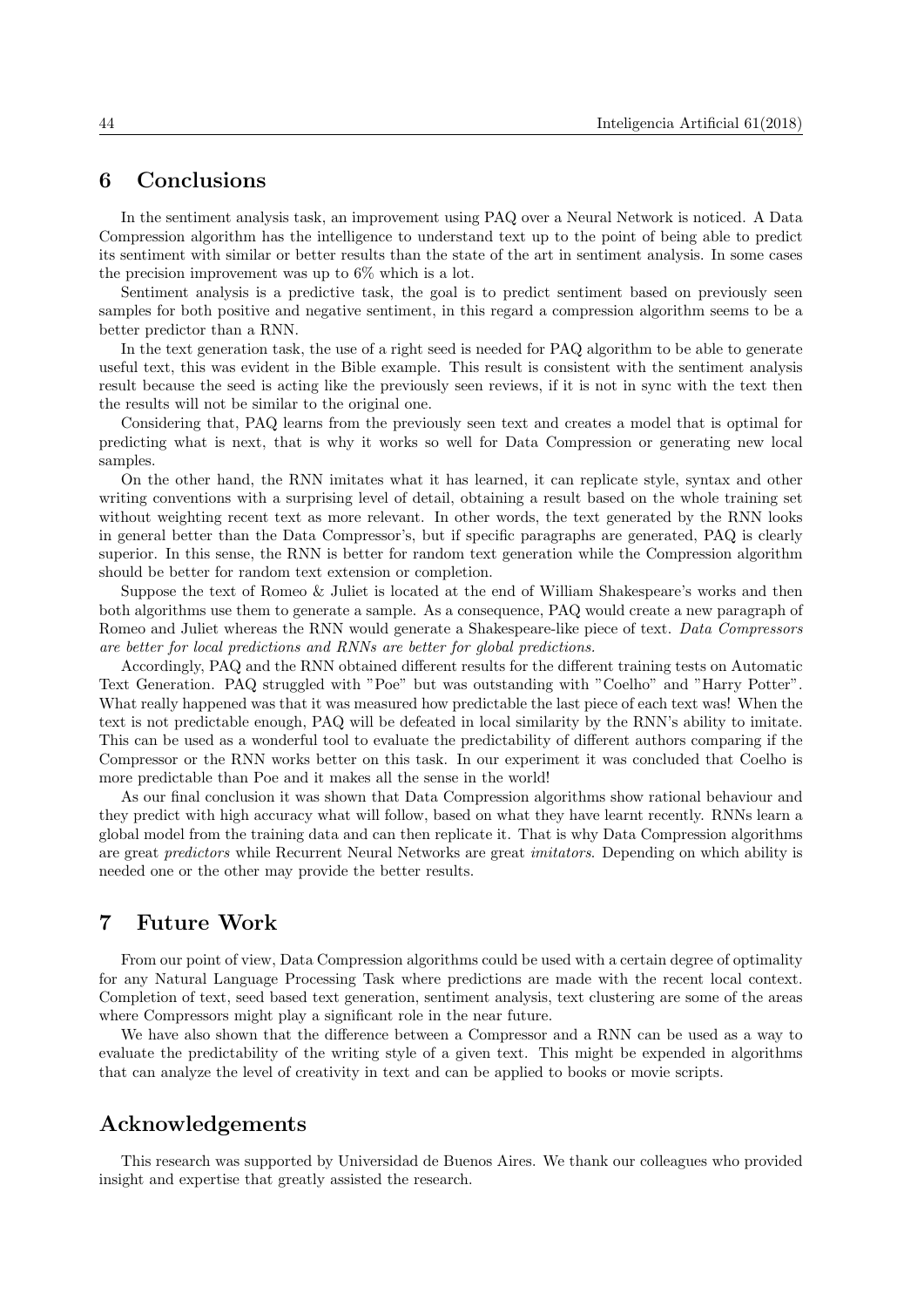We thank researchers from Argentine Symposium of Artificial Intelligence for comments that greatly improved the manuscript.

We would also like to show our gratitude to Dr. Matt Mahoney for sharing his knowledge in compression algorithms. We are also immensely grateful to Dr. Alex Graves for his comments on an earlier attempt to make handwriting recognition with PAQ compressor.

# References

- <span id="page-15-7"></span>[1] 50'000 prize for compressing human knowledge. [http://prize.hutter1.net/]( http://prize.hutter1.net/).
- <span id="page-15-1"></span>[2] Oliver Bown and Sebastian Lexer. Continuous-time recurrent neural networks for generative and interactive musical performance. In Rothlauf F. et al. (eds) Applications of Evolutionary Computing. EvoWorkshops 2006, volume 3907, pages 652–663, Springer, Berlin, Heidelberg.
- [3] Ebru Celikel and Mehmet Emin Dalkilic. Investigating the effects of recency and size of training text on author recognition problem. In Computer and Information Sciences - ISCIS 2004, volume 3280, pages 21–30, Springer.
- <span id="page-15-10"></span>[4] Flavio Chierichetti, Ravi Kumar, Sandeep Pandey, and Sergei Vassilvitskii. Finding the jaccard median. [http://theory.stanford.edu/~sergei/papers/soda10-jaccard.pdf]( http://theory.stanford.edu/~sergei/papers/soda10-jaccard.pdf).
- <span id="page-15-2"></span>[5] Rudi Cilibrasi and Paul Vitanyi. Clustering by compression. IEEE Transactions on Information Theory, 51:1523–1545, April 2005.
- <span id="page-15-5"></span>[6] Ofir David, Shay Moran, and Amir Yehudayoff. On statistical learning via the lens of compression. [https://papers.nips.cc/paper/]( https://papers.nips.cc/paper/6490-supervised-learning-through-the-lens-of-compression.pdf) [6490-supervised-learning-through-the-lens-of-compression.pdf]( https://papers.nips.cc/paper/6490-supervised-learning-through-the-lens-of-compression.pdf), October 2016. 30th Conference on Neural Information Processing Systems.
- <span id="page-15-3"></span>[7] F. A. Gers, J. Schmidhuber, and F. Cummins. Learning to forget: continual prediction with lstm. In 1999 Ninth International Conference on Artificial Neural Networks ICANN 99. (Conf. Publ. No. 470), volume 2, pages 850–855 vol.2, 1999.
- <span id="page-15-9"></span>[8] Alison L. Gibbs and Francis Edward Su. On choosing and bounding probability metrics. [https:]( https://www.math.hmc.edu/~su/papers.dir/metrics.pdf) [//www.math.hmc.edu/~su/papers.dir/metrics.pdf]( https://www.math.hmc.edu/~su/papers.dir/metrics.pdf), September 2002.
- <span id="page-15-0"></span>[9] Alex Graves. Generating sequences with recurrent neural networks. [https://arxiv.org/pdf/1308.](https://arxiv.org/pdf/1308.0850.pdf) [0850.pdf](https://arxiv.org/pdf/1308.0850.pdf), June 2014. arXiv:1308.0850v5.
- <span id="page-15-4"></span>[10] Karol Gregor, Ivo Danihelka, Alex Graves, Danilo Jimenez Rezende, and Daan Wierstra. Draw: A recurrent neural network for image generation. [http://proceedings.mlr.press/v37/gregor15.]( http://proceedings.mlr.press/v37/gregor15.pdf) [pdf]( http://proceedings.mlr.press/v37/gregor15.pdf), February 2015. Proceedings of the 32 nd International Conference on Machine Learning.
- <span id="page-15-6"></span>[11] Peter Grünwald. The Minimum Description Length Principle, pages 3–22. Massachusetts Institute of Technology, 2007.
- <span id="page-15-11"></span>[12] Sepp Hochreiter and Jürgen Schmidhuber. Long short-term memory. Neural Computation, 9:1735– 1780, 1997.
- <span id="page-15-8"></span>[13] Andrej Karpathy. The unreasonable effectiveness of recurrent neural networks. [http://karpathy.]( http://karpathy.github.io/2015/05/21/rnn-effectiveness/) [github.io/2015/05/21/rnn-effectiveness/]( http://karpathy.github.io/2015/05/21/rnn-effectiveness/), May 2015.
- [14] Juan Andrés Laura, Gabriel Omar Masi, and Luis Argerich. From imitation to prediction, data compression vs recurrent neural networks for natural language processing. 46JAIIO - ASAI, pages 72–79, 2017. ISSN: 2451-7585.